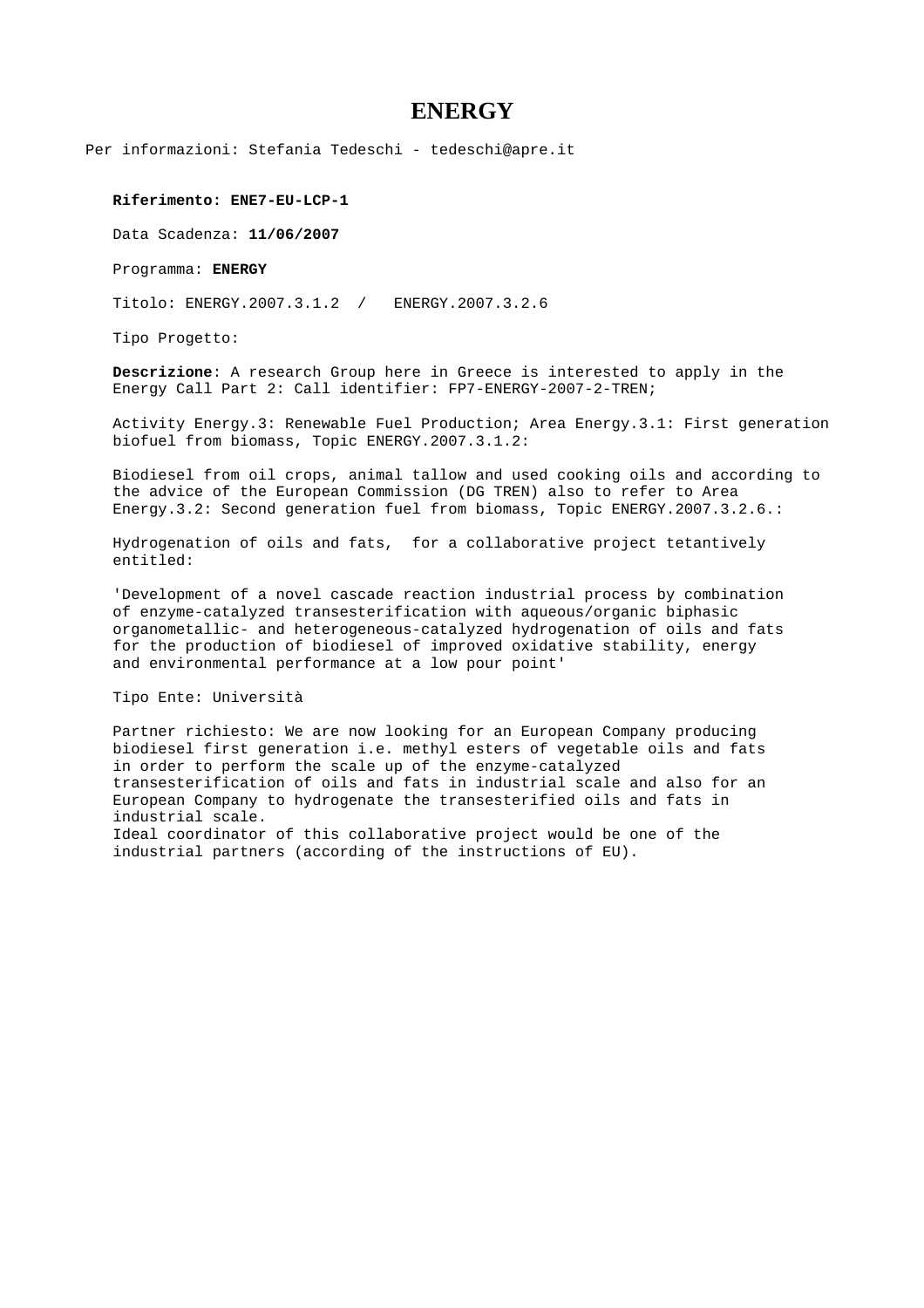Per informazioni: Stefania Tedeschi - tedeschi@apre.it

## **Riferimento: ENE-EU-SMCP-1**

Data Scadenza: **26/06/2007** 

**Programma**: Sviluppo sostenibile, cambiamento globale ed ecosistemi - Energia

**Titolo**: "Syngas for methanol production via a new microwave auto-reforming process of biogas "

**Tipo Progetto**: Medium Collaborative project

**Descrizione**: The goal of this project is to develop and scale up a new process based on microwave heating for converting biogas into synthesis gas for its use as feedstock in methanol production. Compared to conventional reforming, this process uses the CO2 present in the biogas, instead of steam, to reform the CH4. Therefore, from an economic and environmental point of view, this new process has the following advantages: (i) energy savings, since no generation of steam is required, (ii) catalyst savings and (iii) uses of two green house gases to produce fuels and chemicals>

Tipo Ente: Centro di Ricerca>

Partner richiesto: 1SME+1RTD related with microwaves (same country preferably) SME: microwave's technology manufacturing. RTD: suited in design, implementation and optimisation of microwaves. 1SME+1RTD (same country preferably) SME: interested in methanol applications RTD: expertise in the conversion of syngas in methanol (analityc, catalyst, etc) 1SME or 1RTD (preferably), for dissemination issues.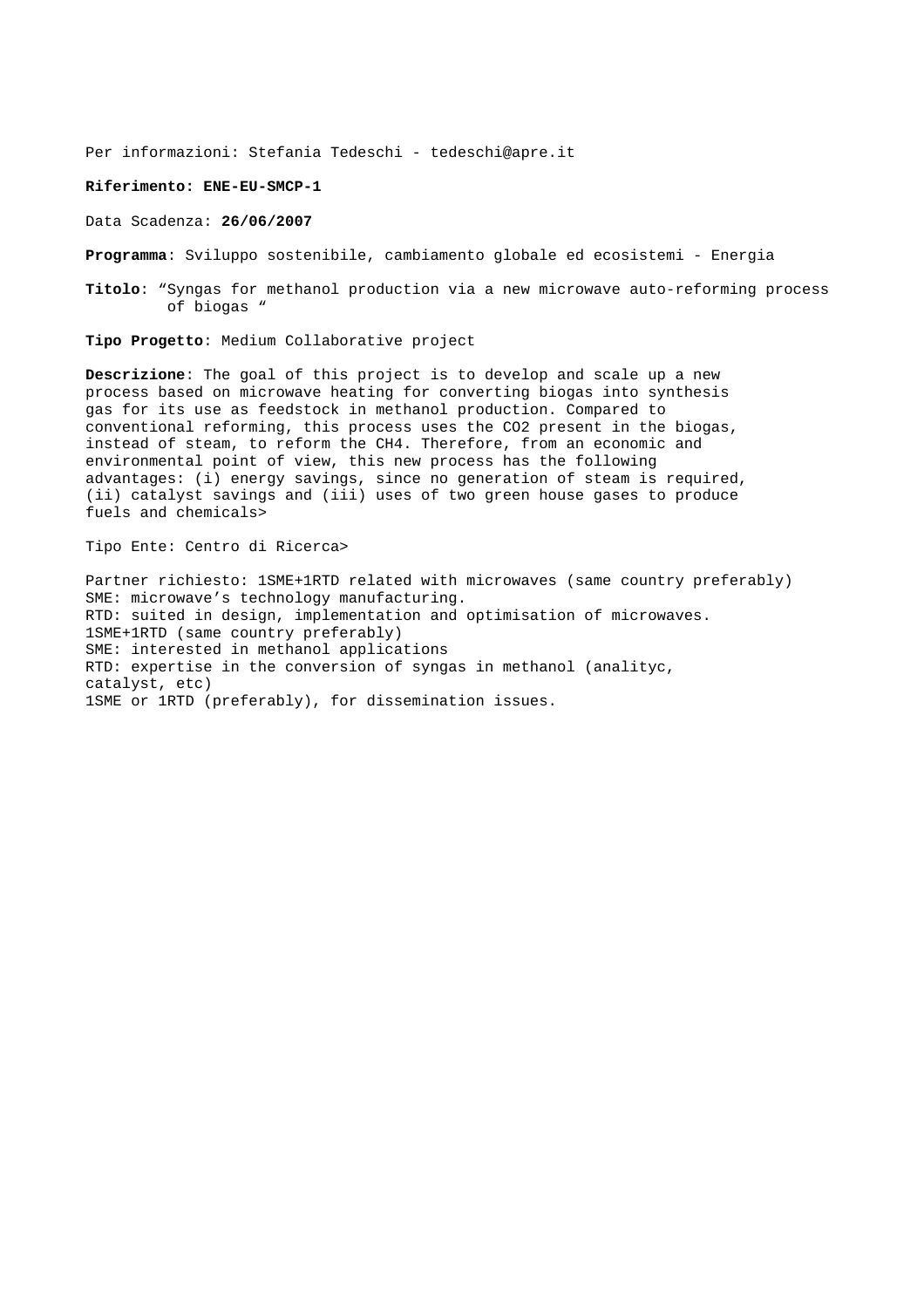Per informazioni: Federica Prete - prete@apre.it

Riferimento: **ENE7-EU-SMCP-3** 

Data Scadenza: 28/06/2007

Programma: **ENERGY** 

Titolo: **VAPCO** 

Tipo Progetto:

Descrizione: Topic adressed by this project: Topic 4.1.3 : small distributed systems for seawater desalination

VAPCO project abstract:

The project aims at developing an innovative de-centralized desalination process assisted with a wind turbine and a solar water heater.

Evaporation/Condensation of clean water is ensured by a vapor compression unit and heat exchange surfaces (vapor compression distillation). The mechanical energy is supplied by a wind turbine and the seawater supply system is completed with a solar water heater to improve the system efficiency. This desalination process intends for producing clean water in Mediterranean areas suffering of increasing water scarcity. A demonstration component will be design, equipped with sensing devices and tested in southern Spain. The project organization aspires to perform a comparison of several innovative concepts for focusing on a pilot process. The design process mainly takes into consideration 2 alternatives and 2 design criteria. The alternatives concern the chain of mechanical energy conversion. This conversion will be based on direct transmission to the compressor or on the transformation of mechanical energy into electricity to supply the compressor. The alternatives of concepts will be selected according to cost and maintenance minimization criteria. The competitive positioning of this desalination process is interested in water supply for remote, sunny and windy areas where centralized high power plants are ineffective. Due to wind energy, these desalination units should exploit better the potential of some coastal regions than solar stills. This market niche also concerns northern or western African countries in the short term (Tunisia, Morocco).

Tipo Ente: Università>

Partner richiesto: We are looking for a sme in EU, especially from France or Spain, able to characterize a site from the wind potential and/or solar potential perspectives. This sme will participate to the investigation of the innovative process capability (energetic and economical aspects). Staff members: Person-month =at least 6 months, at most 20>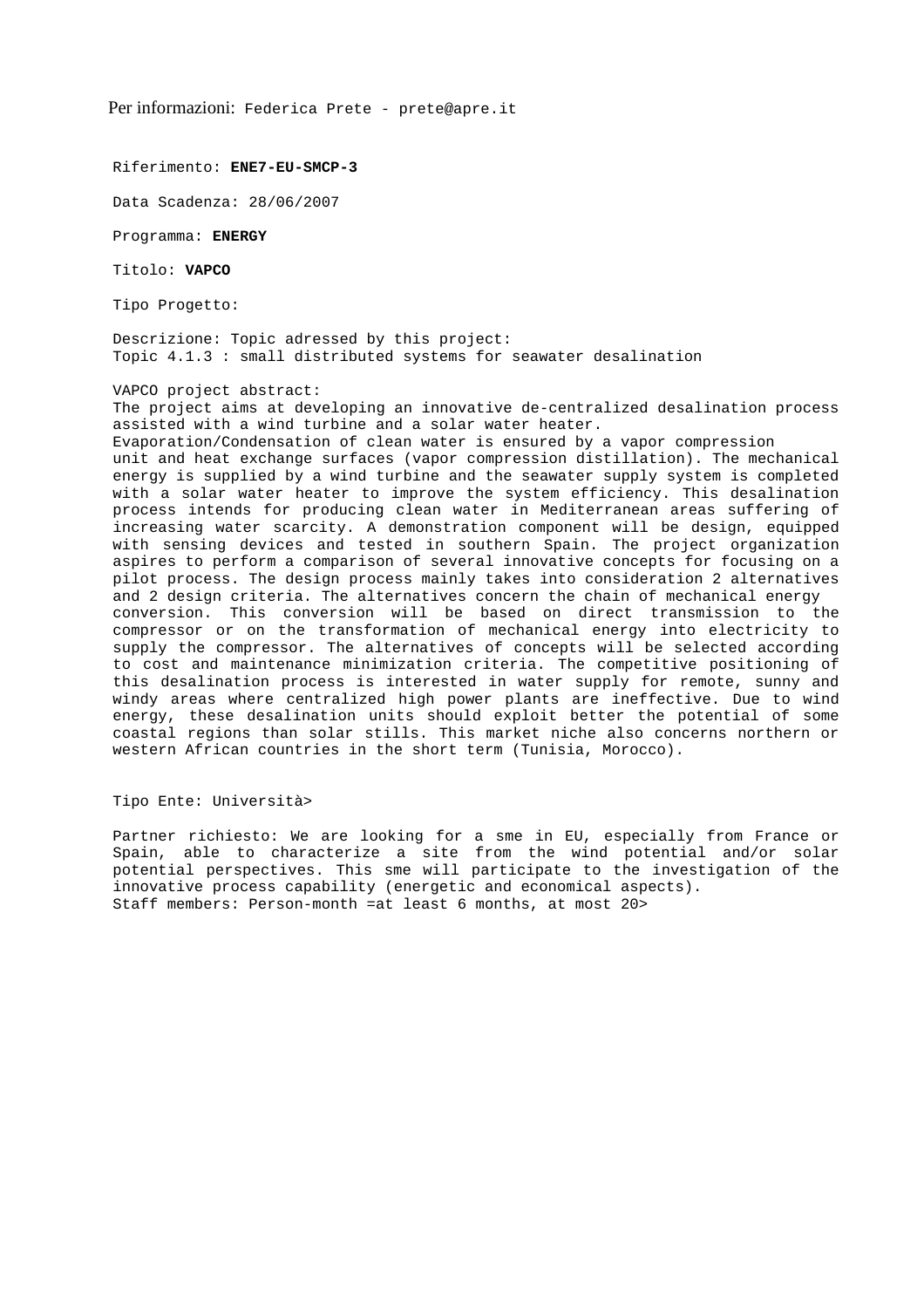Per informazioni: Federica Prete - prete@apre.it

Riferimento: **ENE7-EU-LCP-2**

Data Scadenza: **18/06/2008** 

Programma: **ENERGY** 

Titolo: Renewable Energy Supply and Energy efficiency in Buildings

Descrizione: AREA: Energy 8.3 Large Scale Integration of Renewable Energy Supply and Energy efficiency in Buildings: Eco Buildings

No topics are opening calls published in 2007

Proposal idea:

Malta is still lacking behind in environmental friendly measures especially in the building sector. The Housing Authority intends to develop the first Eco building in Malta particularly emphasising on residential building. This building would include eco-friendly measures from the design to the construction stage in order to evaluate its feasibility in the local context and its applicability in Malta and other countries abroad. It will include research on possible energy efficient technologies in buildings and share of best practices.

Tipo Ente: Pubblica Amministrazione>

Partner richiesto: Partner sought:

- consultancy
- industry
- research
- education

Expertise required: Co-ordinator for this project is required. Housing associations, research organisations and private organisations interested in research, application and demonstration of eco-friendly measures and energy efficient technologies in the building sector.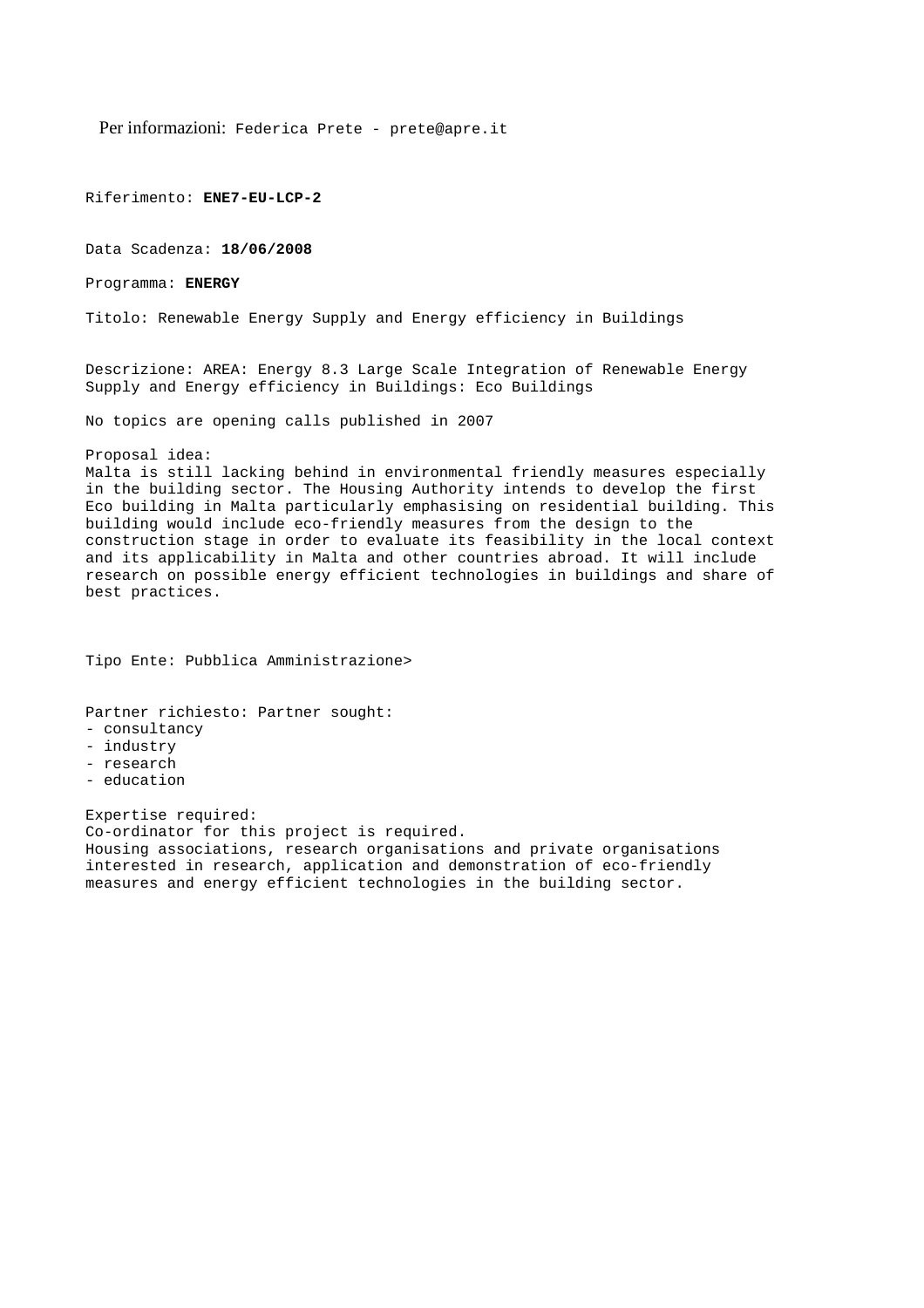Per informazioni: Federica Prete - prete@apre.it Riferimento: **ENE7-EU-LCP-2** Data Scadenza: 28/06/2007 Programma: ENERGY Titolo: Technical and economic evaluation of decentralised Biodiesel Production Tipo Progetto: Descrizione: CALLS: 1. FP7 Cooperation Work Programme: Theme 5 – Energy: FP7-ENERGY-2007-2-TREN Deadline: 28/06/2007 2. FP7 Capacities Work Programme: Part 2 – research for the benefit of SMEs: FP7-SME-2007-1 Deadline: 04/09/2007 3. Other relevant calls in 2007 and 2008 PROJECT IDEA: • Proposed title: Technical and economic evaluation of decentralised Biodiesel Production (under development with national partners) •Project type: Collaborative Research Project (CP) or Coordination and Support Action (SCA) Tipo Ente: Centro di Ricerca Partner richiesto: •Target partner organizations: R&D institutes and SMEs from EU and third countries • Role of partners in desired project: research, technology development, dissemination, demonstration, (coordination)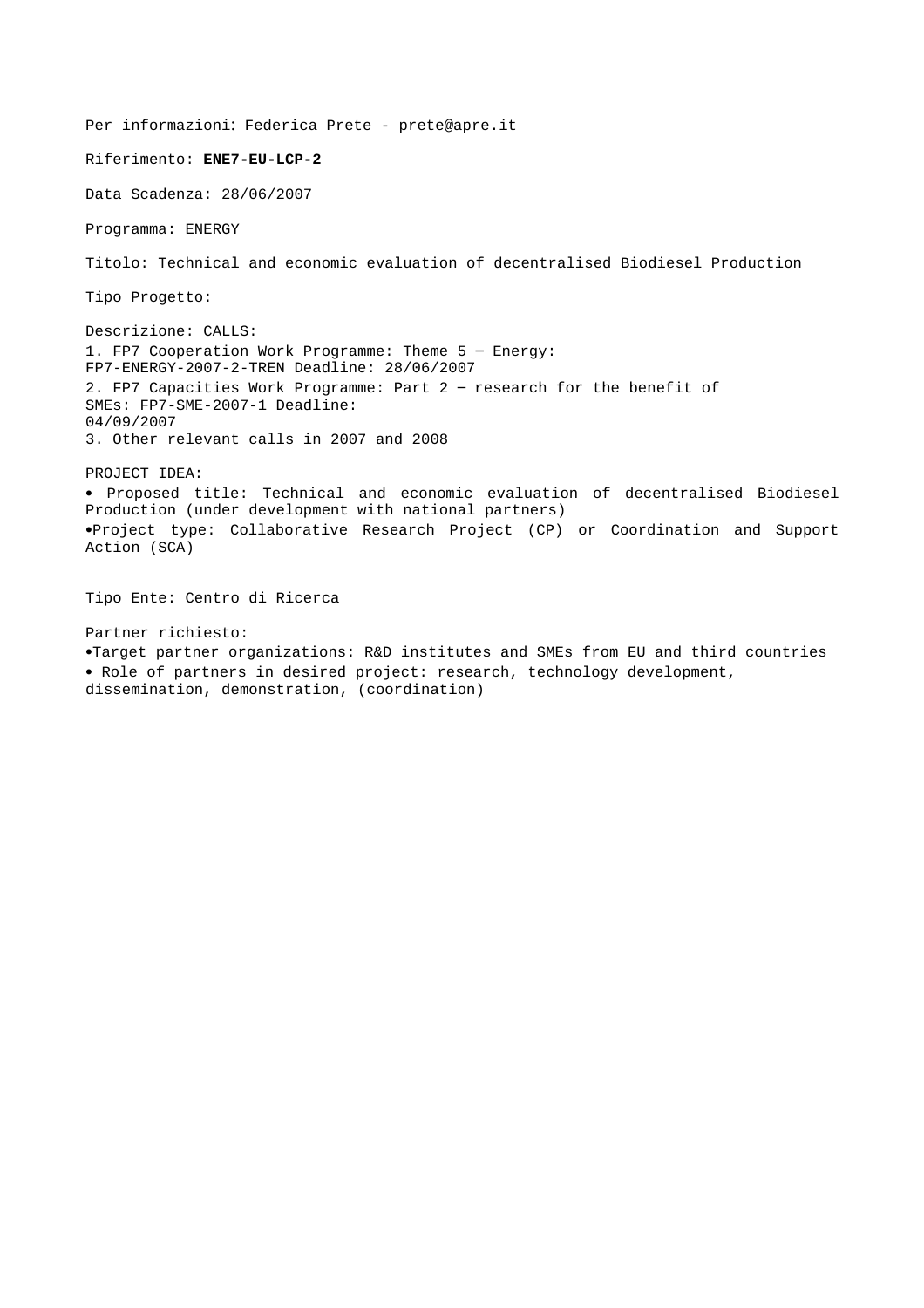Per informazioni: Federica Prete - prete@apre.it Riferimento: **ENE-PT-LCP-3**  Data Scadenza: 28/06/2007 Programma: Sviluppo sostenibile, cambiamento globale ed ecosistemi - Energia Titolo: Technical and economic evaluation of decentralised Biodiesel Production Tipo Progetto: Descrizione: CALLS: 1. FP7 Cooperation Work Programme: Theme 5 – Energy: FP7-ENERGY-2007-2-TREN Deadline: 28/06/2007 2. FP7 Capacities Work Programme: Part 2 – research for the benefit of SMEs: FP7-SME-2007-1 Deadline: 04/09/2007 3. Other relevant calls in 2007 and 2008 PROJECT IDEA: • Proposed title: Technical and economic evaluation of decentralised Biodiesel Production (under development with national partners) •Project type: Collaborative Research Project (CP) or Coordination and Support Action (SCA) Tipo Ente: Centro di Ricerca> Partner richiesto: • Target partner organizations: R&D institutes and SMEs from EU and third countries • Role of partners in desired project: research, technology development, dissemination, demonstration, (coordination)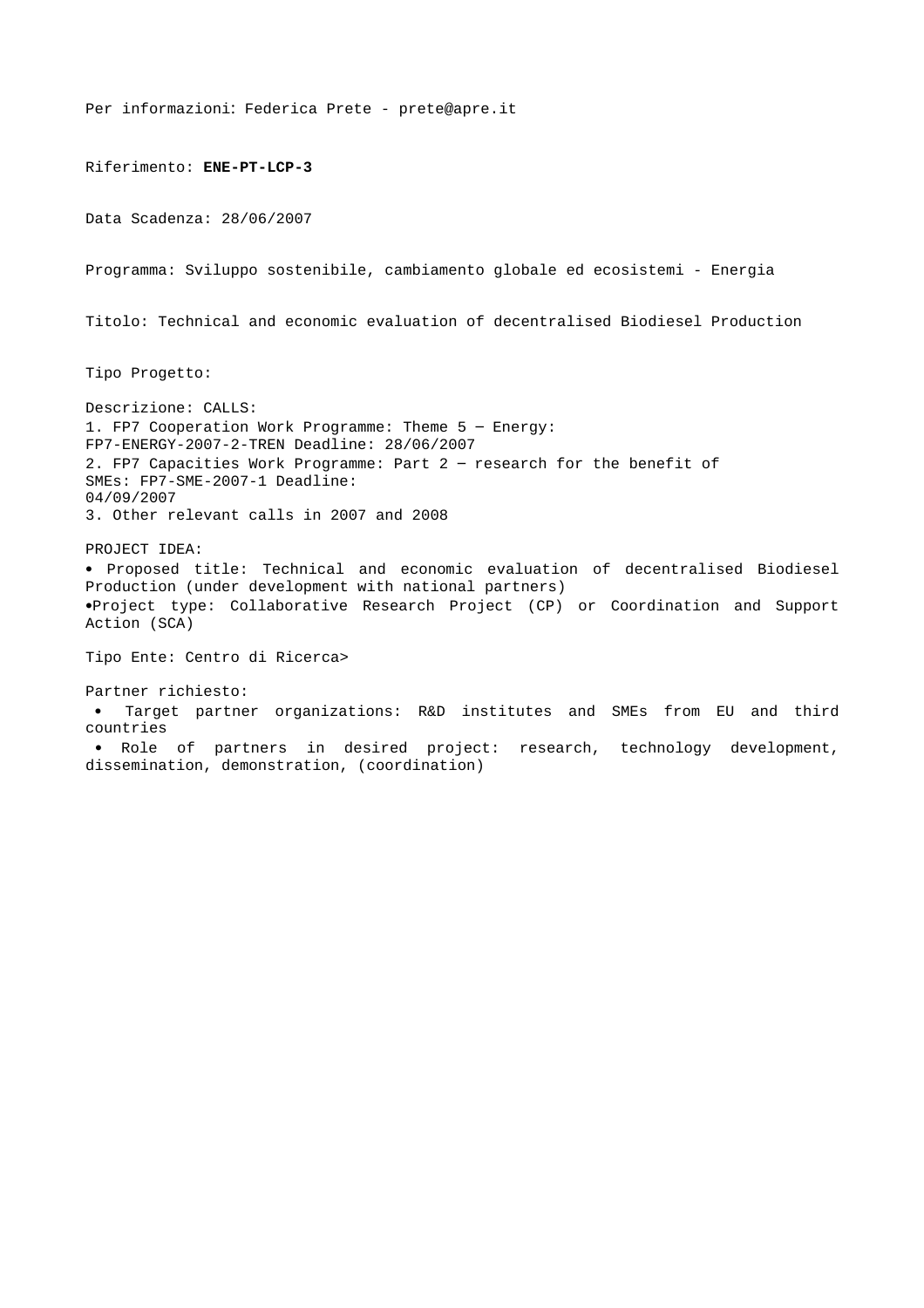Per informazioni: Federica Prete - prete@apre.it

Riferimento: **ENE-EU-SMCP-1** 

Data Scadenza: **26/06/2007>** 

Programma: Sviluppo sostenibile, cambiamento globale ed ecosistemi - Energia

Titolo: Applications with renewable energies

Descrizione: Topic ENERGY.2007.8.2.1: High efficiency poly-generation applications with renewable energies

SUMMARY OF THE APPROACH:

The production process on the farms requires a lot and different energy: heating, cooling, mechanical, electrical, diesel fuel. So, the agricultural productions on the farms require energy, but the agricultural waste with significant energy potential remains on the fields. Apart of that plants like raspel can be used for oil production and out of that as transesterification resulting to bio diesel used as substitute for fossil diesel. The basic idea of this project is to utilize agricultural waste for energy production on the farm in the most convenient cost/effective solution. In this way, many effects might be achieved: • Utilization of agricultural waste as renewable energy • Substitution of current energy supply (electric from the grid, natural gas for the heat, etc) • Cost benefits

- Environment pollution decrease
- The design of Power Plant suitable for the farm has to take into account:
- The energy potential and request
- Energy efficiency
- Available technology
- Investment costs
- Transport, maintenance and the other costs

We will take a particular farm where one half of the farm is under maize,wheat and raspel and the other half are vegetables. The preliminary estimate gives as agricultural waste fuel of 2000 tons, different caloric values. Processing of the agricultural product, for 6-8 months period, requires different energy vector. Current energy supply consists of 300 kW electric energy, 4 MW natural gas (for heating and drying. A part of electric energy (88 KW) is converted to mechanical energy for driving 4 ventilators.

For driving the agriculture machinery 100.000 l per year of diesel fuel is needed. The basic objectives of this project are the energy estimation of 2000 tones agricultural waste and maximal substitution of fossil diesel fuel. The project covers the biomass energy data, preliminary energy potential and

The availability of agricultural waste is  $B = 2000$  tons per year. The energy production period is 7 months, or T= 5 000 h. This gives biomass/hour rate R= 2 000 tones/5 000 h = 400 kg/h (biofuel) Or, energy potential per hour  $ET = 400 \text{ kg/h} * 4.00 \text{ kWh/kg} = 1\,600 \text{ kWh/h}$ Taking energy efficiency of 80% gives energy output of EOT = 0.80 \* 1 600 kWh/h = 1 280 kWh/h We propose steam turbine which is convenient for different agricultural waste as fuel as basic technology. Heating power is EH = 1 000 kW. The request for electric and mechanical power is EEM = 280 kW, divided as Electric power EE = 230 kW, Mechanical power EM = 50 kW,

request, costs estimation, profitability and payback period.